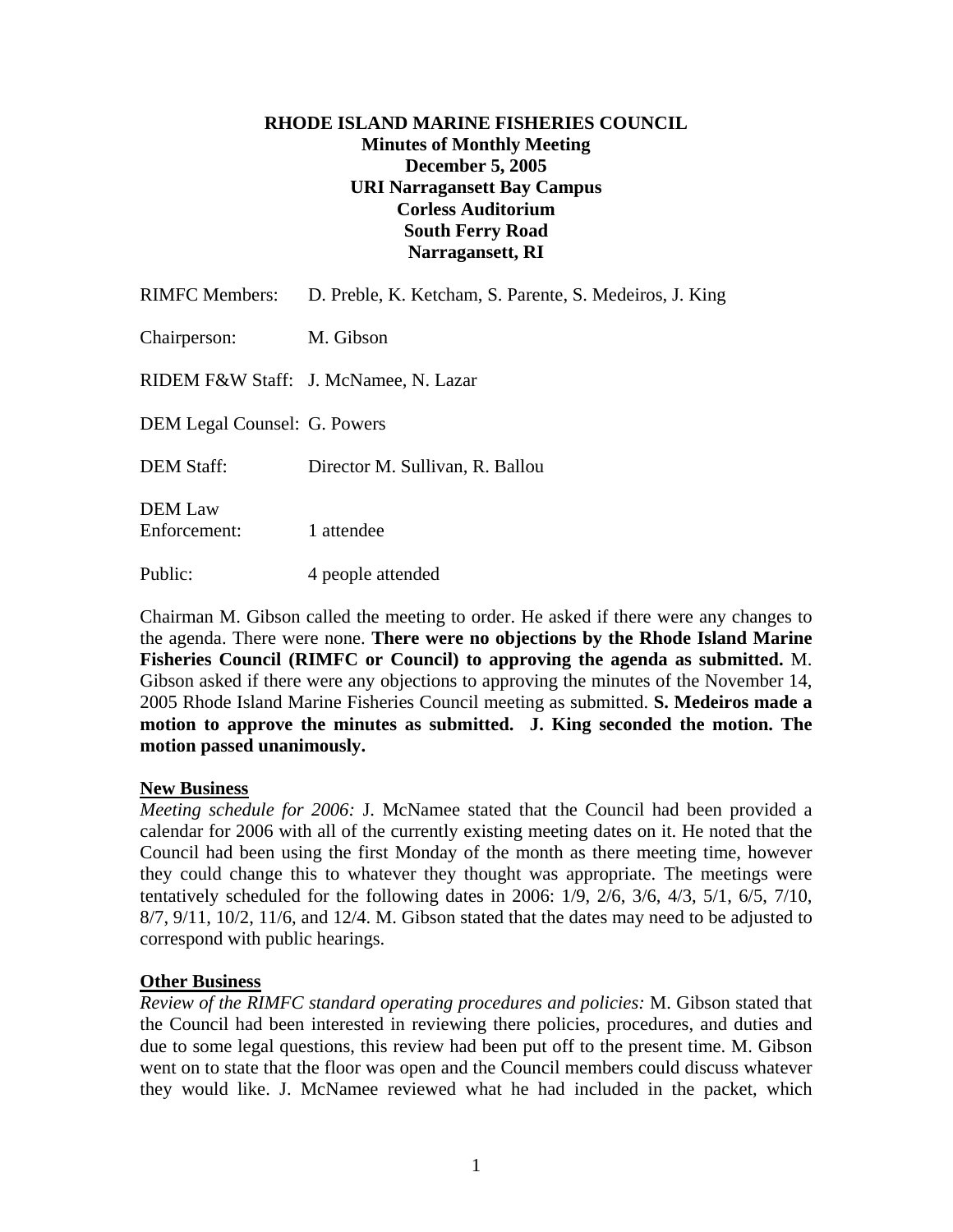consisted of an advisory panel policy approved by the Council back in 2001, the statute that speaks to the Councils duties, and a flow chart relating to where the Council fits in to the regulatory process.

S. Parente asked if the Council members are considered public officials and if they are, would they thereby be bound by the state ethics commission. Director Sullivan stated that he had posed this question to the Division of Fish and Wildlife (DFW) legal counsel, the Department of Environmental Management's (DEM's) chief legal counsel, and Governor Carcieri's chief legal counsel and all three agreed that the Council members are public officials and are bound by the state ethics commission. K. Ketcham asked when, if ever, is it necessary for a Council member to recuse himself from voting on an issue. M. Gibson stated it is up to the individual to make that decision and is not in the purview of the DFW or DEM to make that decision. An individual can request an opinion from DEM but ultimately the decision is up to the individual. Director Sullivan added that it is also up to the individual to ask if they would like an opinion on this matter, it is not the role of DEM to go to the individual when there is a perceived conflict. K. Ketcham stated that he was under the impression that Senator Sosnowski rewrote the statute so that Council members would be advisory and would therefore be free to vote on any topic they wished. He went on to state that other Council members had voted on issues before where they benefited monetarily from their vote and nothing was said. The Director stated that this only becomes a problem if an outside entity comes forward and files a complaint against an individual for voting on a particular issue. G. Powers added, in response to a question posed by S. Medeiros, that a conflict arises when the Council member votes on an issue which no longer deals with a large class or large user group of people, but rather votes on an issue where the group that he/she may be involved in is very limited in number or scope. K. Ketcham stated that this might have a cooling effect on participation from the academic community if they are not able to vote on topics where a grant is concerned. Director Sullivan stated that it would only be a conflict if the professor in question sat on the Council and would have his or her personal salary underwritten by said grant. R. Ballou stated that the discussion was in relation to S. Macinko recusing himself at the last Council meeting and he wanted to state that S. Macinko asked for advice from DFW legal counsel and the advice given was that he most likely did not have a conflict. S. Macinko chose on his own to recuse himself.

# **M. Gibson asked the Council whether it would be helpful to have the Council agendas better reflect which items are informational and which are action items, therefore Council members would know whether they need to seek advice on conflicts. The Council did not object to this.**

J. McNamee stated that in the advisory panel (AP) policy, it is within the purview of the AP chairman to suggest the removal of a member due to lack of attendance or disruptive behavior. He stated that he was mentioning this because this topic had come up on a number of occasions and he wanted to make it clear that it is the Council members that need to request the removal of members, it does not happen automatically.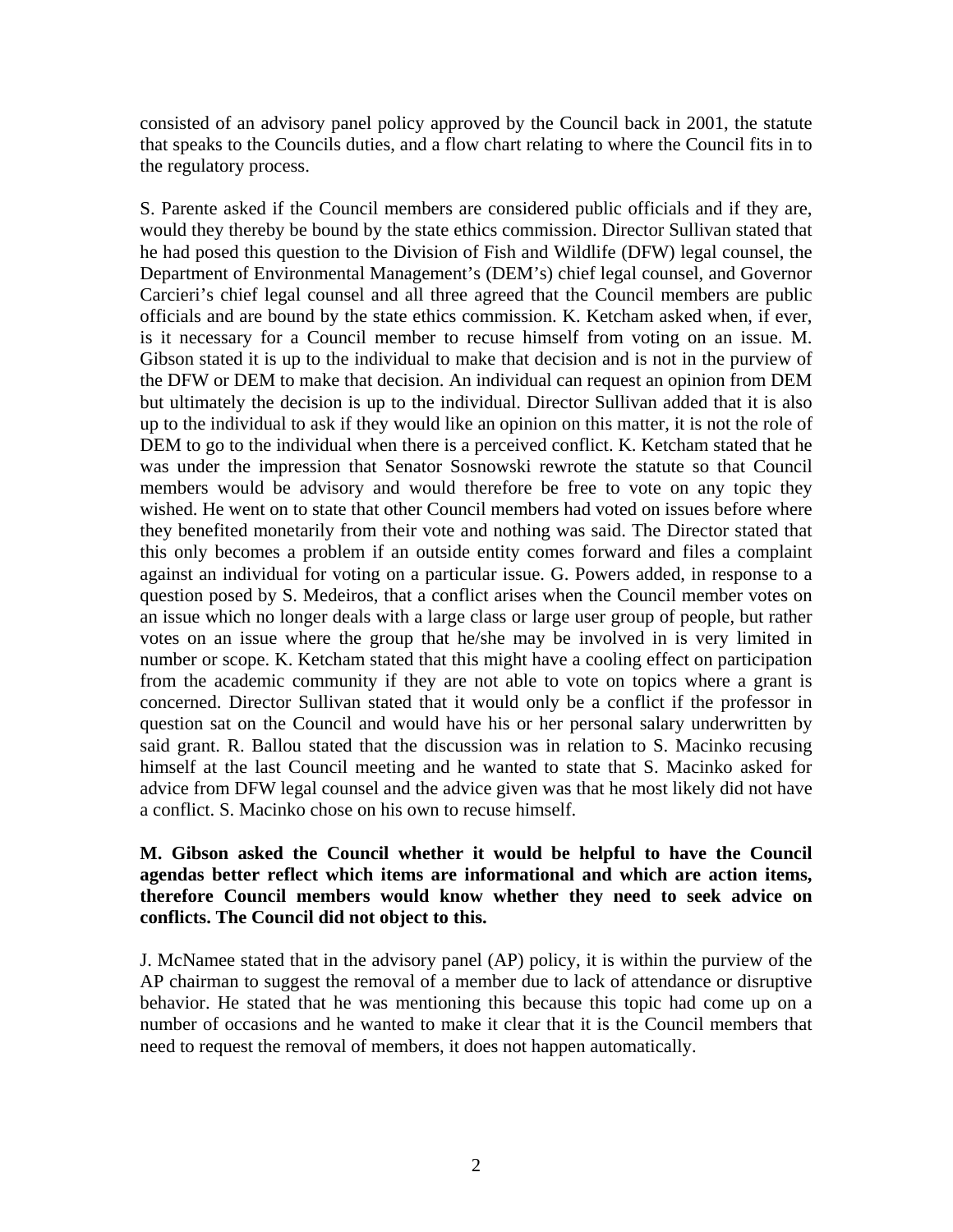*Director's decisions on the 10/25/05 public hearing items:* M. Gibson stated that this was the public hearing where the licensing regulations and the sector management plans were discussed. Director Sullivan stated that he had approved the advice given by the Council. J. McNamee stated that these regulations had been filed and would be effective on December 20, 2005.

*Review of advisory panel membership lists:* J. McNamee stated that he had included all of the current AP lists as well as the Industry Advisory Committee list in the Council packet. He recommended that the Council members go through the AP's that they chair and come forward with any requests for solicitations or nominee recommendations. He recommended February as the month to re-approve the lists. N. Lazar suggested going through the lists since the meeting had been fairly short so far. The Council went through the lists. The first was winter flounder. G. Carvalho needed to be replaced. R. Westcott's contact info is needed. There were a few openings on this panel also. R. Ballou suggested creating a new category for scientific advisors and DFW staff members, because the way the lists currently looked, they were included under the recreational heading. Director Sullivan wanted to make sure it was clear that no DEM personnel were taking up a position where a RI citizen should be on these panels.

The next panel was tautog. G. Carvalho needed to be removed and there were a few positions to fill.

The next panel was summer flounder. G. Carvalho needed to be removed and there were a few positions to fill. **E. Reid stated that he would fill the dealer alternate position. The Council did not object to this appointment.** J. McNamee stated that he did not have any contact info for J. Dougherty. K. Ketcham stated he would provide that.

The next panel was Striped Bass. D. Brady needed to be removed as well as G. Carvalho. There were also some spear fishermen positions available.

The next panel was shellfish. There was a dealer position available to which J. King suggested the gentleman from Gardeners Wharf. He would look in to this. J. Migliore and J. Mullen should be removed from the recreational spots as they are both state employees. This would leave a recreational shellfish spot open on this panel.

The next panel was scup/black sea bass. G. Carvalho needed to be removed. **E. Reid was nominated for the vacant dealer position. The Council did not object to this appointment.** There were several other vacancies to fill.

The next panel was menhaden. There were several vacancies to fill on this panel. There were suggestions to solicit M. Bucko for the menhaden bait shop vacancy and M. Marchetti for the lobster vacancy on this panel.

The next panel was lobster. G. Carvalho and J. Sorlien needed to be removed. J. Jordan could be moved up to the primary position for J. Sorlien he was currently the alternate. M. Gibson suggested adding some recreational spots for on the lobster panel, there